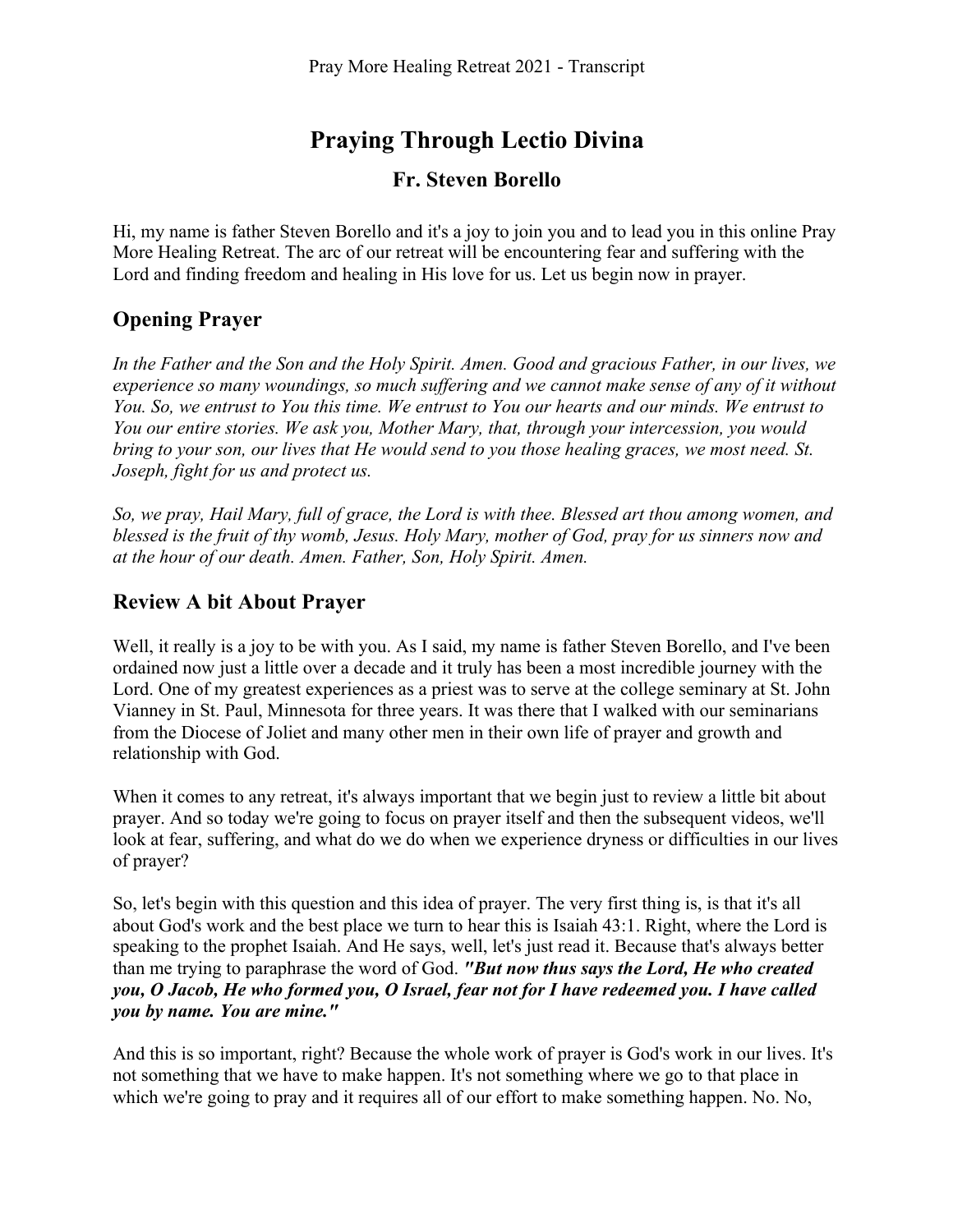prayer is really all about the Lord and giving the Lord permission and space to work in our hearts and our minds.

#### **A Desire to Be in Relationship With You**

And so, the very first thing that we want to just remember is that God created us, right? So, He already knows. We're created with intention. We're created with purpose, and He formed us. And that means that He takes our experiences, and He uses our experiences, as Paul tells us in Romans, right? *"For those who believe in God, "all things work for the good."* 

So, He wants to use every experience for our good. And Isaiah goes on to say, *"He redeemed us."* And this is so beautiful because the Lord desires our participation in His work of salvation, of His work of sanctification. He desires our participation in our own healing. He wants to be in this relationship with us. He created us for relationship, right? He walked with Adam and Eve in the garden. And even after Adam and Eve sinned, the Lord is still looking for them because He desires us to be in relationship with Him.

Now, what I find so amazing about God, and this one verse from Isaiah, right? Is that not only does He redeem us, but He calls us by name, and He says, you are mine. And what does that mean for me? It means that the Lord Himself knows me. And He has placed Himself in relationship with me. He has called me by name. He calls me Steven. And in that there is a dialogue that the Lord desires to have with me, that He desires to have with you, because he has called us by name. And even better, right? He says, you are mine, which means the father in heaven, the son, and the spirit have taken responsibility for our lives. They themselves have taken responsibility for us and for our wellbeing.

So, when it comes to prayer, it means that God Himself has already placed Himself in relationship with us. He's already waiting to meet us. He's already waiting to encounter us as we bring to him our hearts and our minds and our lives. As we bring to him, everything. And this is really good news because it means that you and I don't have to make something happen in prayer. It's all about being in relationship with Him.

So, to enter into that relationship, there's a couple of things we need to do ahead of time, right? The first is we want to have a space that is conducive for prayer, right? One in which we will not be easily disturbed. And we will have the time to reflect on what's happening within us as we read sacred scripture and as we take time to pray. Secondly, we always want to remember that since the Lord is the one who makes that first movement, right, He's already in relationship with us. We're being asked to ask for the grace to be aware of His presence, to be aware of the fact that He is present right now to you and to me.

And so, it's always important that, as we're beginning our time of prayer, we begin always in the name of the Father, the Son, and the Holy Spirit. Amen. And we ask for the grace to be aware of the father's presence, be aware of the Holy Trinity's presence in this time and this space, so that they can be the ones leading and guiding us through our time of prayer. And lastly, I always like to take a moment and pause at this place and just say, Lord, how do you see me right now? How do you perceive me or in this moment, right? And sometimes I don't hear anything. But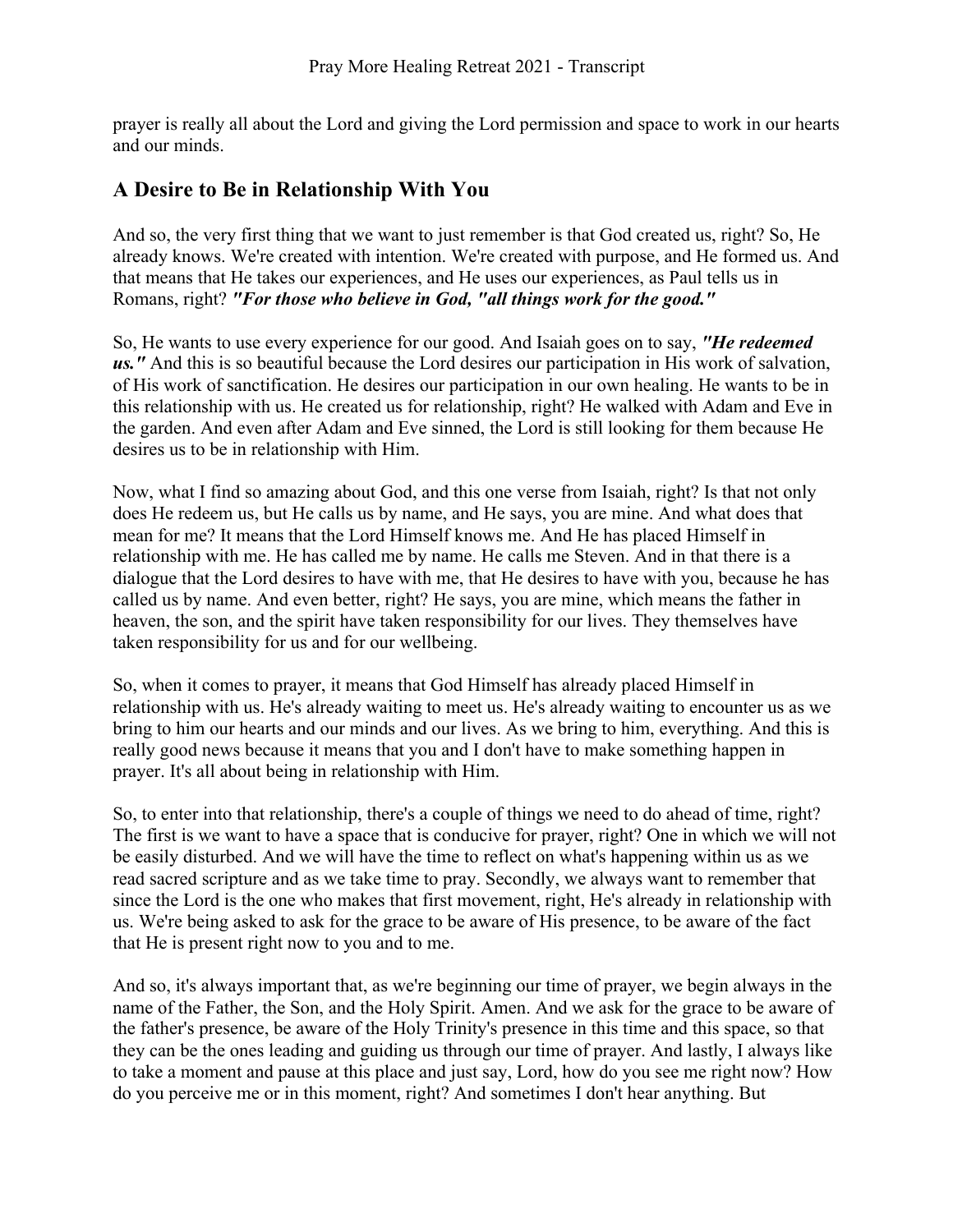oftentimes there is just a gentleness, a gentle reminder of Steven, I love you. Steven, you are mine. And this is so important because it sets everything up, right? For relationship. It sets everything up for intimacy with God.

## **The Oldest Form of Prayer in the Church**

The kind of prayer I want to invite us to, to enter into in this intimacy is called Lectio Divina. It is one of the, if not the oldest, form of prayer in the church, right? The Benedictine monks really practiced this every single day. And this is really their work, their aura. Their work is this life of prayer. This sacred reading of scripture.

Now, Lectio Divina is divided up into four stages. It's very systematic in some ways. The first is Lectio, which is the reading of the text. The second is Meditatio, which is meditating on the word or phrases that stood out to us. The third is Oratio, which is praying, sharing with the Lord what arose within the heart as we were meditating. And lastly is Contemplatio or this gaze upon God, this reflection, this sitting in the Lord's presence and just simply being with Him. And we're going to go into each one of these, just a little bit more in detail. And then just to walk through a simple passage of scripture.

## **Lectio**

So Lectio, the reading of scripture. Whenever I enter into a period of prayer, and I've already recognized that the Lord has brought me here and that I am in His presence and I've asked for that gift of awareness. I take whatever text it is I'm praying with that day. And sometimes it's the same text over subsequent days because there's a lot of meat in it. And I begin by slowly reading the text out loud. I do this twice, right? The first time is just to hear the text so that it's in the mind. And the second time I read it out loud slowly so I engage all of my senses, right? I engage my hearing. I engage my seeing. I engage this gift of speaking. Even in some ways, the sense of touch in the way that I am just enunciating the words as I read them. And as I read it, the first time through I'm reading it slowly to hear the word of God, to be soaked in it. And then I read it through a second time. And the second time, it's important. I always have a pencil with me. Now this is a pen, but whenever I'm praying, I have a pencil with me.

So, as I'm reading it through the second time, I'll underline, I'll highlight, I'll circle words or phrases that stand out to me. And by stand out to me, what I mean by that is that in some way, I notice that my heart has moved, right? I might read a word or a phrase, and it brings tears to my eyes. I might read something and say, well, that's not true. I don't believe that. And so, it's important that in this place where we're sitting, this place where we're taking our time to pray, that we have the space to notice what is going on internally as we read these words. And this is crucial because the Lord wants to speak to us through His word. He wants to speak to us through what He has written. And so, as we're listening attentively, both the first and the second time, and the second time we're underlining and highlighting those words or phrases, we just give God and ask the Lord to help us notice those things that are moving within us. And we want to highlight things that bring us joy and console us. We want to highlight things that disturb us or make us frustrated or angry, or even in some ways, push against God. And we want to highlight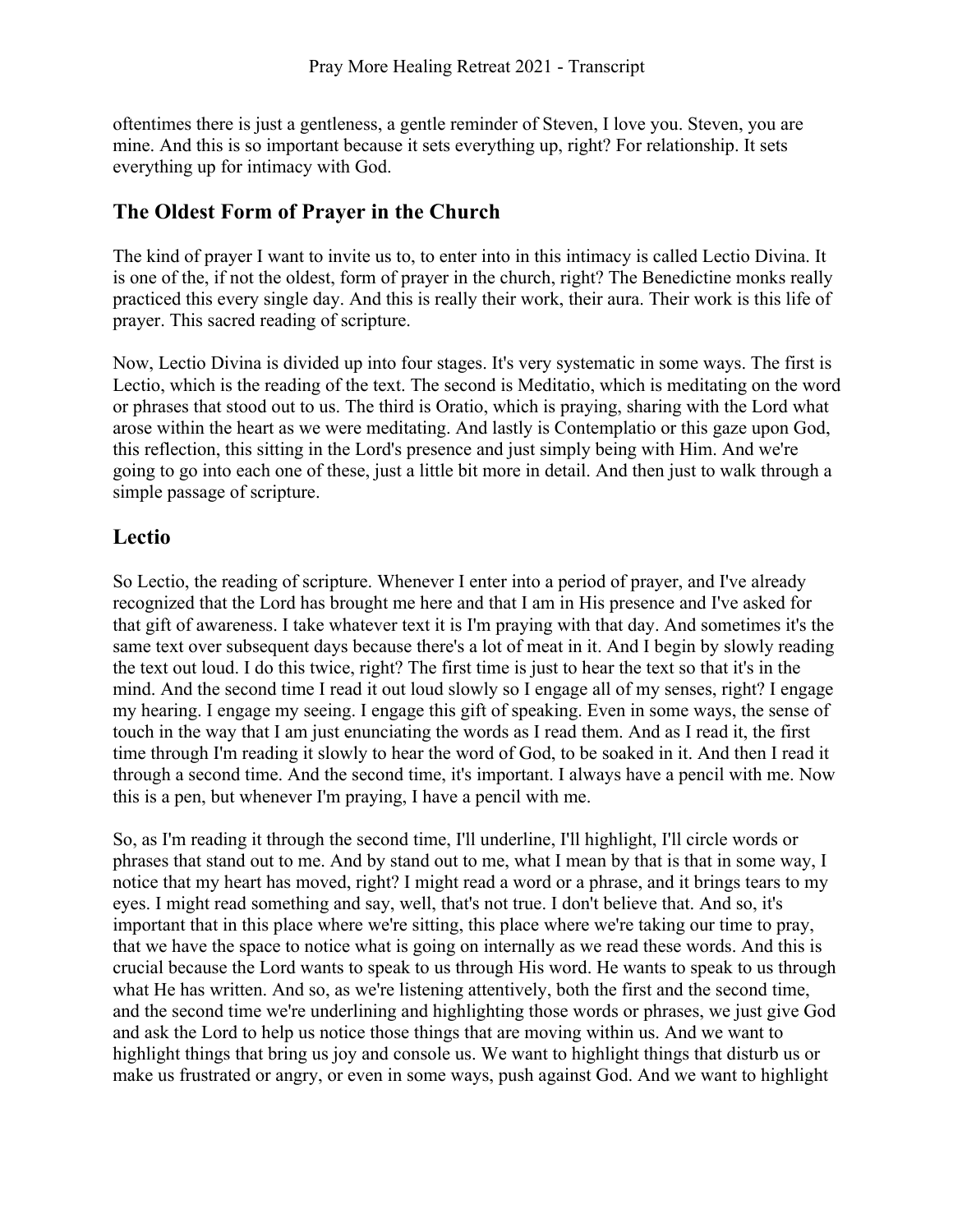those phrases in which we almost feel numb. Like, ugh, like, I don't even know what this means, or there's confusion around.

## **Meditatio**

So, after we've read the passage twice and notice these words or phrases, we move on to the next stage of Lectio, which is the Meditatio. The part of meditating on the words or phrases that have stood out to us. So, I always begin with the first word or phrase, right? And so just taking the example of Isaiah 43, right? So, "But now thus says the Lord, *"he who created you, O Jacob, he who formed you, O Israel, fear not, for I have redeemed you. I have called you by name. You are mine."* 

So, as I was reading this, right, this passage, there's so many words. Almost all the words stand out to me. But as I was reading it to you, the particular one that stood out to me today was, *"I have called you by name."* And so, what I would do is I would take that phrase. *"I have called you by name."* I would ask the Lord, what's what's happening in my heart? What am I noticing as I reflect on this idea and this truth that you have called me by name? And as I'm sitting there with the Lord, I might notice, well, that there's an intimacy, there's a closeness, that he knows me. That He uses my nickname, right? Maybe not my full name. And so there's almost a sense of friendliness there, a playfulness. Maybe I hear it and what comes up in my heart is this real resistance. It's like, well, I don't believe it. I don't believe that You know my name. I don't believe that You see me, that You hear me. And these are all really important, because as we're reflecting, as we're meditating on this word or phrase, all of a sudden, all of these things can bubble up in our hearts and in our minds. And the Lord then wants what's bubbling up as we're meditating on this, right? Why did I react this way, Lord? Like what makes me so upset? What's going on here as I'm sitting with this word or this phrase? These are the things that we bring to God in prayer.

So, then what would happen is, is as I'm sitting there, as I'm reflecting on this phrase, *"I have called you by name.*" Right, as I sit here and as I reflect on this phrase, what I'm noticing in my heart is both just a joy in the sense that I am known and a sorrow, right? There's a sorrow in my heart for the times when I haven't really believed that I am in relationship with God, that the father has known me through and through.

## **Oratio**

And as I've sat here and as I've meditated on this phrase, I now move to Oratio. I move to prayer and I say, Jesus, like, thank you so much that the father has called me by name. Jesus, thank you for allowing me to experience and be reminded of His love for me and His intimacy with me. Thank you, Jesus, for His kindness and his compassion and his tenderness, right? But then I turn to the Lord and I say, Jesus, like, there's a deep sorrow in my heart. A deep sorrow in my heart because there are times when I haven't believed this, where I haven't believed my identity, or I haven't believed that the father was close to me.

And what's so powerful about this is, as I'm praying, right, it gives the Lord permission to respond. It gives Jesus permission to speak to my heart. It gives Jesus permission and almost a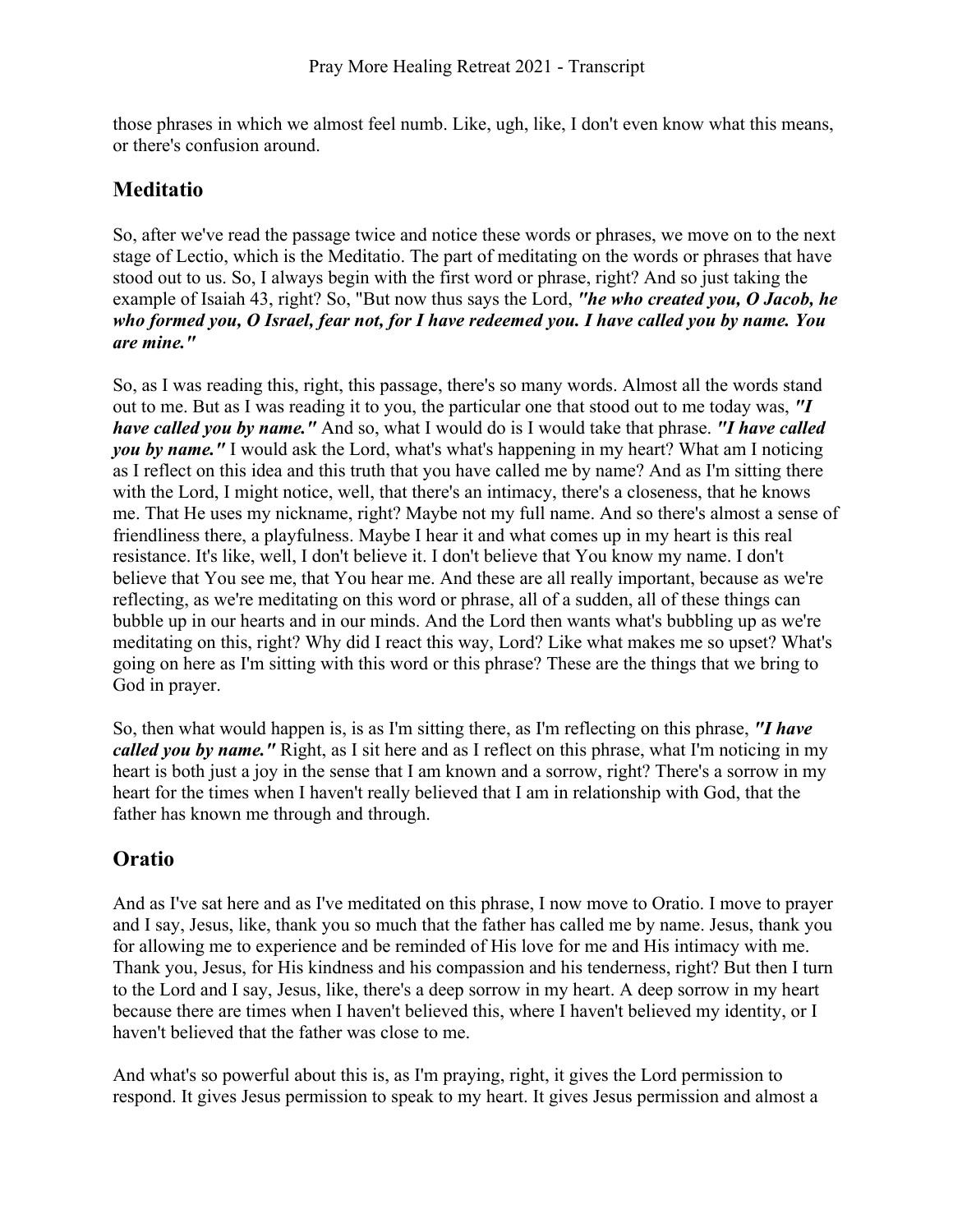sense of him inviting me, almost like saying, you know, like, can you give me the sorrow? Right, because my father has forgiven you in the sacraments. My father has forgiven you in His mercy. Can you hand over to me that sorrow that you're carrying?

And it creates dialogue. There's now space for dialogue with God in this time of prayer. It's all rooted in scripture. Because it's important that it's rooted in scripture because sometimes the enemy, just like he does with Adam and Eve, he wants to sow seeds of doubt, seeds of lies, right? He wants to sow these things, these untruths. And so, as I'm sitting here with Jesus, as I'm sharing with Jesus, the sense of just like wonder and awe that father knows me, that He calls me by name, that there's this intimacy that He has with me. And there's this desire for intimacy that I have with the father, but also the shame of my sin, this struggle that's in my heart. And as I share that with Jesus, there's almost a sense of him approaching and saying, and just inviting me to let go. And to be honest with the Lord, Lord, I don't know how to let go, because I struggle with control. I struggle with holding onto things, with being my own master in some ways, right? And, as I share that with Jesus, there is just this gentleness and this compassion and this sense of, well, let us go slow.

## **Contemplatio**

And after we finished praying and sort of like the time has run its course, right? I still find myself in God's presence. And it moves to this place of Contemplatio, of simply being with the Lord, of heart speaking to heart. That whether or not I'm saying anything to God, the Lord is still speaking to my heart in this time of contemplation. This time of sacred resting with the Lord. Or, as St. John Vianney would say, *"it is as one face gazing into the face of another."* And in this place of contemplation, there is a deep rest that takes place in the soul, that allows the Lord to work and to move in such powerful, powerful ways.

## **Take out Your Journal**

So, at the end of the time of prayer, though, right, after this contemplation, after our time has finished, what we want to do is we want to take time now to journal. And what I would journal is I would begin by just saying, right, this is the phrase that I meditated on. And maybe during your time of prayer, you were able to go through one or two or three phrases. But let's say it was just the one.

So, you would say, I meditated on this phrase and here's what came up as I meditated on this phrase. It was the Lord showing me or this movement in my heart that there was such a joy in being known by God. And at the same time, there was this sorrow. And how Jesus met me in the sorrow of my sin, and simply invited a handing over to him of that love, handing over to him of my own shame. And in that place of handing over, there was this deep and profound intimacy.

And what I want to record is the fact that, in this place, in this phrase, I encountered the Lord in this way and how that touched my heart, how that moved me. And so this is Lectio. And it's so powerful because the Lord will bring up from within us so many different things. I remember one time praying with a very different passage of scripture and the Lord called out my unbelief as I was reading this passage. I was like, oh my gosh, Lord, I had no idea that I doubted you so